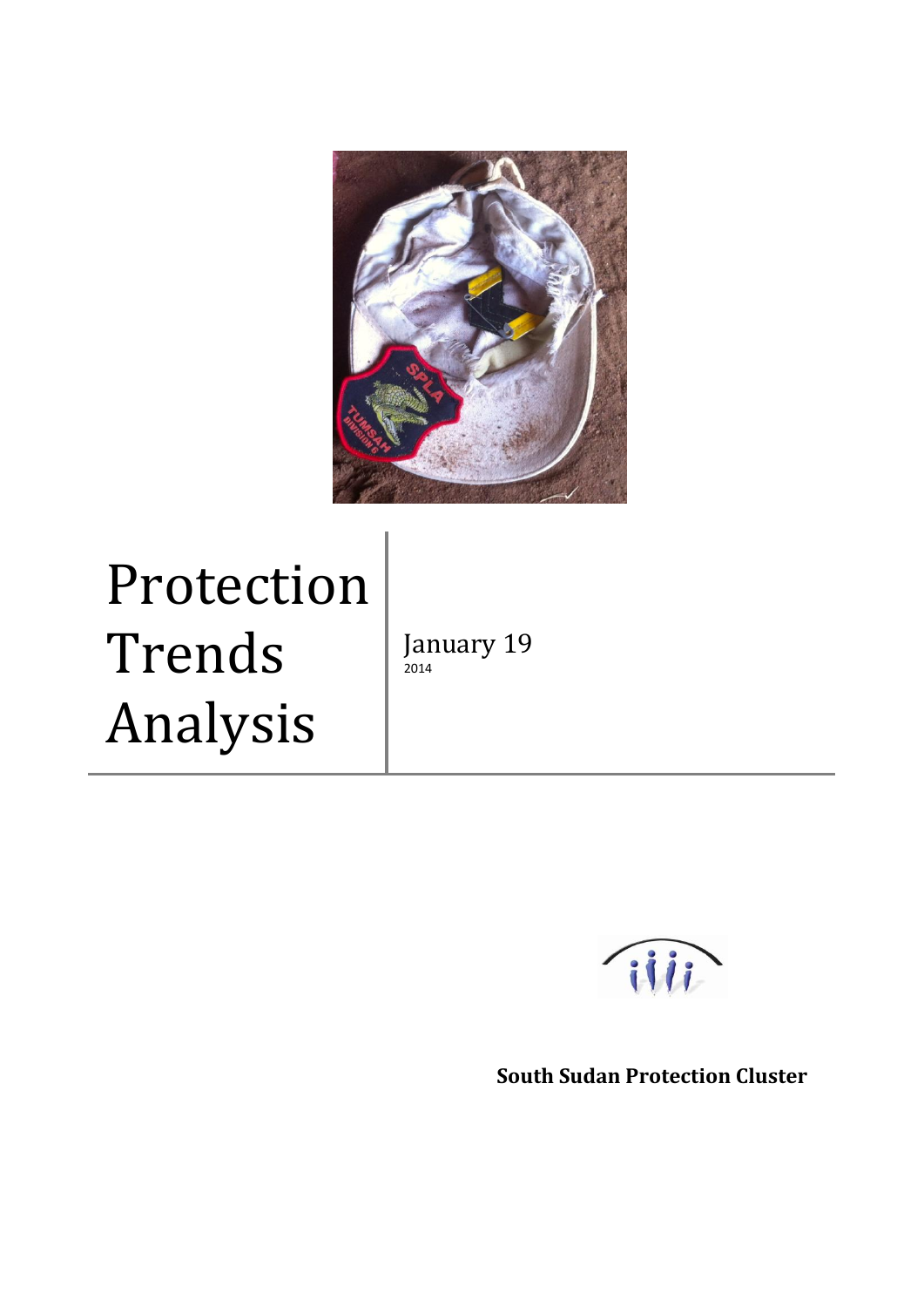

#### **Executive Summary**

The current conflict has now reached one month, with all of South Sudan having experienced the effects of violence and displacement, including the reports of deaths of 10,000 civilians. Within the overall context of violence, there have been reported patterns and trends that point to concerns on the involvement of armed forces in targeting of civilians [in all cases 'armed actors' is used to mean *both* state and non-state armed actors]. Armed actors have been clearly identified by civilian populations as targeting, arresting and killing civilians. IDPs interviewed believe that armed civilians wearing military uniforms are among the perpetrators. There is a belief that police carried out the searching and targeting, and then handed victims over to the military for "execution." There have been consistent reports of civilians (primarily men) being detained, bound and executed. Teams have observed bodies with clear and sometimes deep lacerations on the wrist that are typically present on persons whose hands have been bound for long duration of time. Profiling of populations by armed groups – identifying ethnicity trough language test or recognition of typical scarification patterns - and killing of populations based on ethnicity has been raised as a way in which people are identified. There has been destruction of civilian property, including homes and markets.

> "Me and my other four brothers were surrounded in our house by armed personnel, about eight of them and they had a car. We were taken into the car and then put in a room with twenty other people, many youths. They were from my tribe. There was a guard outside the room and we tried to overpower him but then armed people came and shot at us, people died, but I escaped". Respondent from Juba.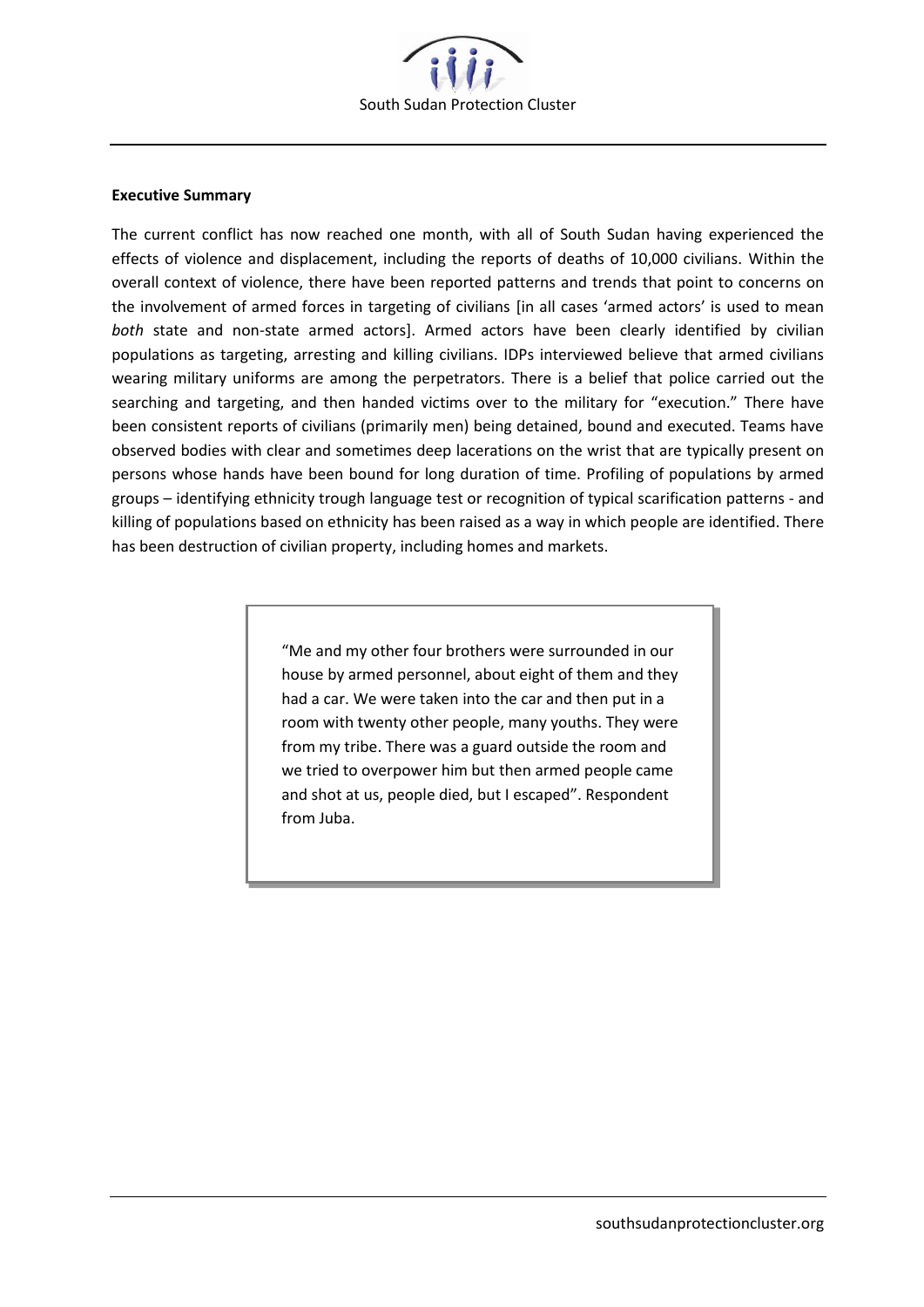

#### **Protection Cluster Trends Analysis – South Sudan January 2013**

Over a month since the beginning of the conflict, at the time of writing almost 500,000 people have reportedly been displaced due to insecurity and direct violence, over 60,000 are seeking refuge in UNMISS bases across the country. Humanitarian actors believe that many more across the country are or will be displaced. On 20<sup>th</sup> December the United Nations Security Council (UNSC) expressed concern that South Sudan is on the "brink of civil war," at the time of writing this concern appears to have become a reality, as armed actors continue their military engagement across the country and thousands more are believed to have been mobilised, re-mobilised and armed. As the International Crisis Group (ICG) reported "the blurred lines between institutions, senior political figures and ethnic communities– as well as wide-scale arms proliferation—make the current situation particularly volatile."<sup>i</sup> ICG has reported that at least 10,000 people have been killed within the first month,<sup>ii</sup> with the death toll likely to rise the longer this conflict endures.

In light of the current crisis in South Sudan, the Protection Cluster in concert with Protection Cluster partners and other analytical actors coordinated to develop a preliminary understanding of the general context and protection trends in South Sudan. The analysis is based on information that the Cluster is being provided predominantly through multi-sourced and credible direct witness accounts and testimonies; observations of protection actors; and media and other public sources. The information indicates the patterns and trends- *both real and perceived*- of persons affected by violence and displacement in South Sudan.<sup>iii</sup> This document is not intended to give a comprehensive overview of the entire situation, but highlight trends and observations that will pose questions of the international community in trying to address the protection concerns for the civilian population in South Sudan.

Throughout South Sudan, the civilian population has been the primary victim of ongoing conflict between and among armed groups- between and among elements of the Sudan People's Liberation Movement/ Army (SPLM/A) and opposition forces. <sup>iv</sup>This includes civilian casualties, targeting of property and allegations of targeting of specific individuals due to ethnic, political and/or community positions. Characterization of the conflict as a binary opposition between Kiir and Machar and therefore ethnic Dinka versus Nuer is simplistic and does not capture the gross interplay of complex political, economic and social grievances in which ethnic identities are and will be heavily manipulated for competing agendas. This is not to exclude current and real threats that are presently faced by Nuer or Dinka communities, but rather to point out that the potential for this conflict to become entrenched along ethnic lines is high and will impact multiple communities. Alliances between military and political actors are highly fluid and liable to shift, fragment, reconfigure in the coming weeks and months. The involvement of youth militia groups in the conflict has a strong potential to increase ethnically motivated targeting of civilian populations. It is also important to anticipate the threats to civilians from other ethnic groups, who have been vulnerable groups during previous periods of violence. As a result, civilians are and will be exposed to a range of severe protection threats, which this document seeks to capture.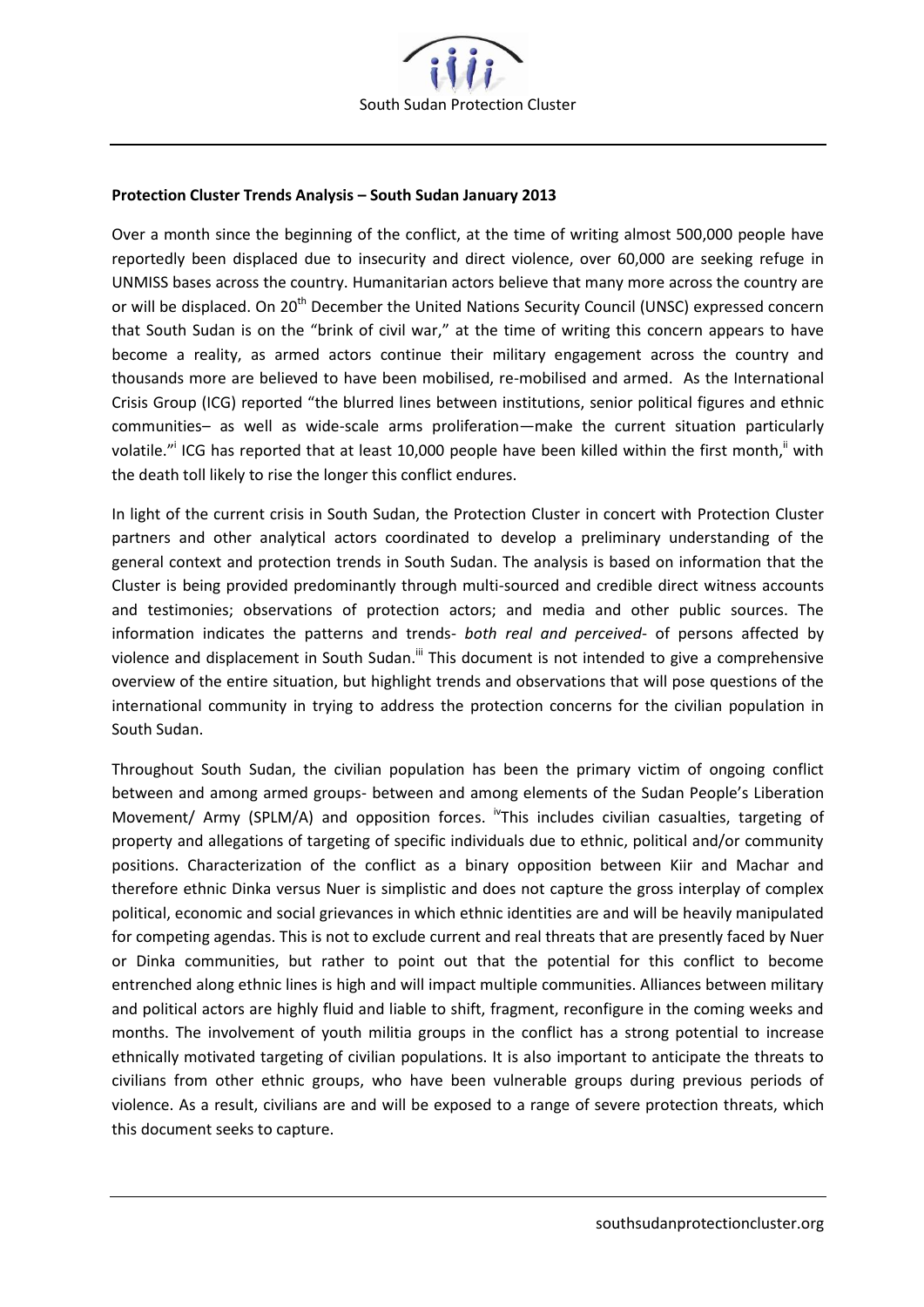# **Targeting of civilians by armed actors**

While actual numbers are not possible to verify, total numbers of civilian casualties are believed to be *at least* ten thousand. Humanitarian workers while attempting to provide assistance in conflict affected areas have witnessed dead bodies, and these represent a small proportion of those overall reported to humanitarian and human rights actors. Populations have consistently and repeatedly

reported that there has been deliberate targeting of the civilian population by all parties to the conflict where armed hostilities are active. This includes identification of individuals, arrest and detention before killing people, with disturbing reports of mass killings<sup>v</sup> on multiple occasions.<sup>vi</sup> Protection and Human Rights actors have also received reports across the country of individuals being removed from lines at airports and other points of departure from States on the basis of their ethnicity, and killed.

**Statements collected have indicated that civilian populations believe that they are being targeted due to their ethnicity. Some eye witness reports state that civilians are forced to wear military uniforms before being** 

"People thought the coup was nothing to do with them and stayed in their homes, but then they [the opposition] came and started killing people." Respondent from Awerial, Lakes (originally from Bor, Jonglei)

**killed, to make** the casualties appear to be military casualties**.** There is also a perception that while

"The soldiers were beating people and looting their property. They were randomly shooting people. The men in the family have run away to the bush and we don't know where they are until now – 6 men have gone, my sons and grandsons. We went to our house and it was burned down. Everything was gone. All of the houses there were burned in the same way." Respondent from Eden, Juba. Originally from Nasir, Upper Nile.

violence is indiscriminate, young men are especially targeted. Protection and health actors are concerned about consistent reporting of civilians being searched for and targeted within government structures, such as medical centres, schools (including universities) and hospitals.

The destruction of civilian property is an additional marker of targeting of civilians. **In areas of high conflict, Protection teams and other actors witnessed widespread targeting of property, including break-in and entry, and the use of heavy artillery to destroy property.** This includes, but is not limited to, the reported razing of Bentiu town, the state capital in Unity. $\frac{v}{u}$  It is important to note that this pattern of wanton violence has also been observed in a number of other situations e.g. in situation of government counter-insurgency

operations such as the targeting of the Bul Nuer community during armed hostilities between the South Sudan Liberation Army (SSLA) and Sudan People's Liberation Army (SPLA) in 2011; and attacks on Murle communities in Pibor County during operations against the South Sudan Democratic Army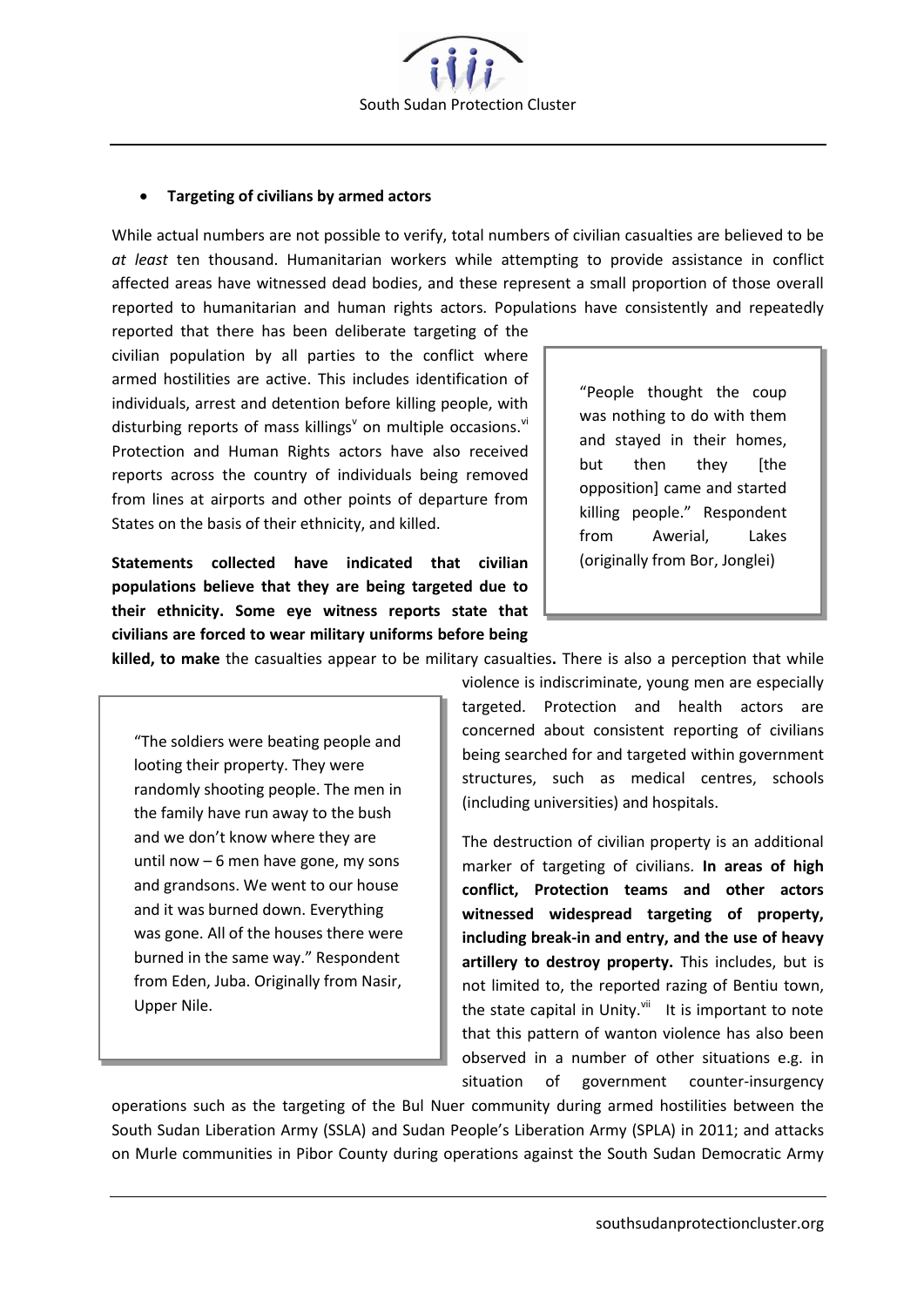

(SSDA) in 2012-13. In each of these circumstances there were clear patterns of wanton destruction of civilian property, including medical facilities, and humanitarian property.

#### Recommendations

1) Continue to promote messaging and actions that increase accountability for violations of international law and also ensure that civilians are protected from any further violence. Utilizing domestic justice mechanisms may not be appropriate or possible at this time so appropriate legal tools must be used. All parties to the hostilities must be held to account;

"They were arrested because they were Nuer. They weren't my relatives, I just knew they were Nuer. When they kill you they throw you in the river. I saw this before I ran away." Respondent from Lologo, Juba. Originally from Bentiu, Unity.

**2)** Appropriate monitoring must be conducted of local language mediums, including newspapers and radio, to identify hate

speech and potential targeting of civilians. This includes monitoring and ensuring political engagement with all parties to the hostilities to ensure that they are not manipulating fears of any community in South Sudan for political and military ends.

## **Displacement trends**

The primary evident displacement pattern is population movement towards UNMISS bases seeking physical protection but there are increasing reports of persons displaced outside of UNMISS bases. These numbers have continued to swell since the outbreak of conflict on 15/16 December 2013. On 18 December<sup>viii</sup> UNMISS in Juba housed 34,000 number of IDPs, with no reports of IDPs in other locations. Currently, there is an estimated almost 500,000 IDPs in UN bases and other locations across South Sudan. While there have been some reports of modest decrease in numbers in IDP numbers in some UN bases e.g. Bor **at present there is little indication under current circumstances that a critical mass of people intends to leave these bases, based on the actual or perceived security situation.** In UNMISS Bor, Bentiu and Malakal, fluctuating populations have been observed based on perceived security threats or changes in control of territory - taking the opportunity for onwards movement or fluctuating back into the bases. In UNMISS Bentiu, humanitarians observed a demographic reconfiguration of the base population, as groups predominantly originated from outside the Bentiu/Rubkona area took the opportunity of the change of control of the area to move out of the UNMISS base, and Nuer populations moved into the base.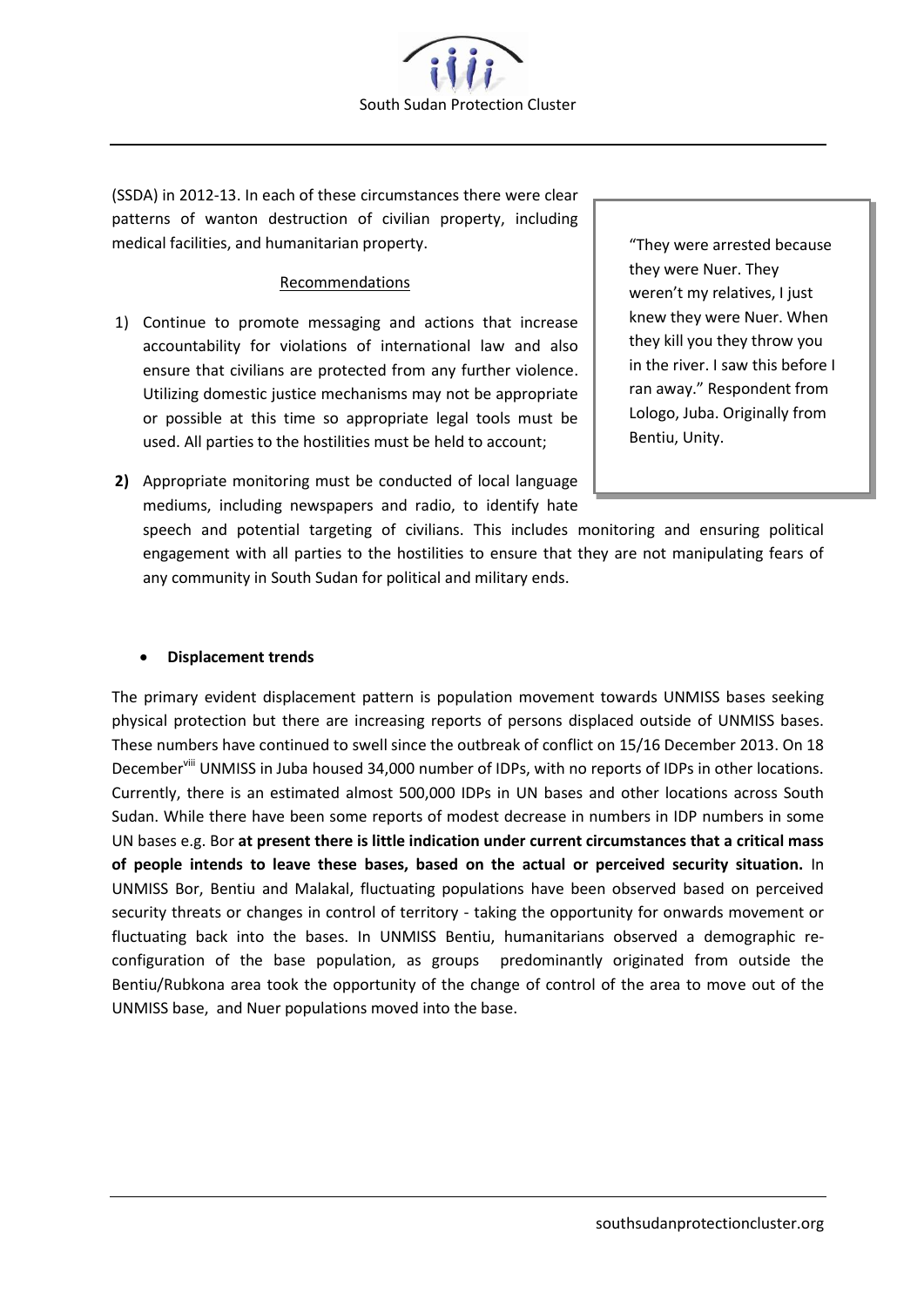

Where humanitarians have access to discuss the displacement situation with affected populations, some persons interviewed indicated that they believe they will be targeted on the basis of their ethnic identity or that they may be targeted as 'defectors' or as supporting the opposition, hence **there is a deep reluctance to leave UNMISS bases** or return to the location of displacement (be it their place of origin or place of residence). At present, in Juba, those interviewed stated that if they were to leave the bases it would be to return to their home 'areas of origin' outside Juba, where there are relatives or community members with whom they feel safe, if and when they feel it is safe to travel there. In contrast, populations in Bentiu at the time of assessment (6 January 2014) noted that they wished to return home, as many are from outside Bentiu, or to travel onwards, but did not feel safe as they were 'surrounded by Nuer.'

**It is anticipated that if there is any move to relocate civilian populations, either using UNMISS or humanitarian assets, or self-financed, this must be made in light of the severe protection threats (both possible and probable) facing the populations** – by armed actors, both state and non-state – and upon consideration and implementation of risk mitigation measures. Further, any relocation of populations to and from UNMISS bases may well pose challenges to the perception of neutrality and impartiality of the humanitarian community and/or UNMISS.

Similar discussions with populations displaced outside of UNMISS bases in Awerial indicated a reluctance to move back to Bor in the near future, while conflict is ongoing. Those that could afford onward travel were moving to Juba or leaving South Sudan to claim asylum. Given population movement into Juba and the fact that UNMISS bases in Juba have reached both assistance capacity and have a chronic lack of space (less than 1 square metre per person in UNMISS Tong Ping), actors should be concerned about identifying an appropriate safe and protected space for the influx of new arrivals into Juba. **The Protection Cluster would caution against the creation of IDP camps as far as is possible,** as this gives an illusion of security that cannot currently be provided. The chronic lack of space in UNMISS bases is a challenge to absorbing new arrivals (see below: Protection threats within and around the perimeter of UNMISS bases), and it **increases the risk that new arrivals may squat or** 

**claim land and property of those that have been displaced.** In areas of new arrivals, assistance planning should take into consideration the pressure that will be placed on host communities in a situation where geographical areas must absorb a population influx. While displacement is largely due to active conflict, there are indications that people are engaging in anticipatory movements, in Unity and Upper Nile as well as in Juba, where populations were witnessed leaving towns in significant numbers. There are increased reports of people leaving South Sudan to seek refuge in

"I will not move until the security situation is resolved because the conflict is now ethnic and it is better to go back to my own group in Pariang. I had been working in Bentiu for three years and now would like to return home." Respondent from Eden, Juba. Originally from Pariang, Unity State.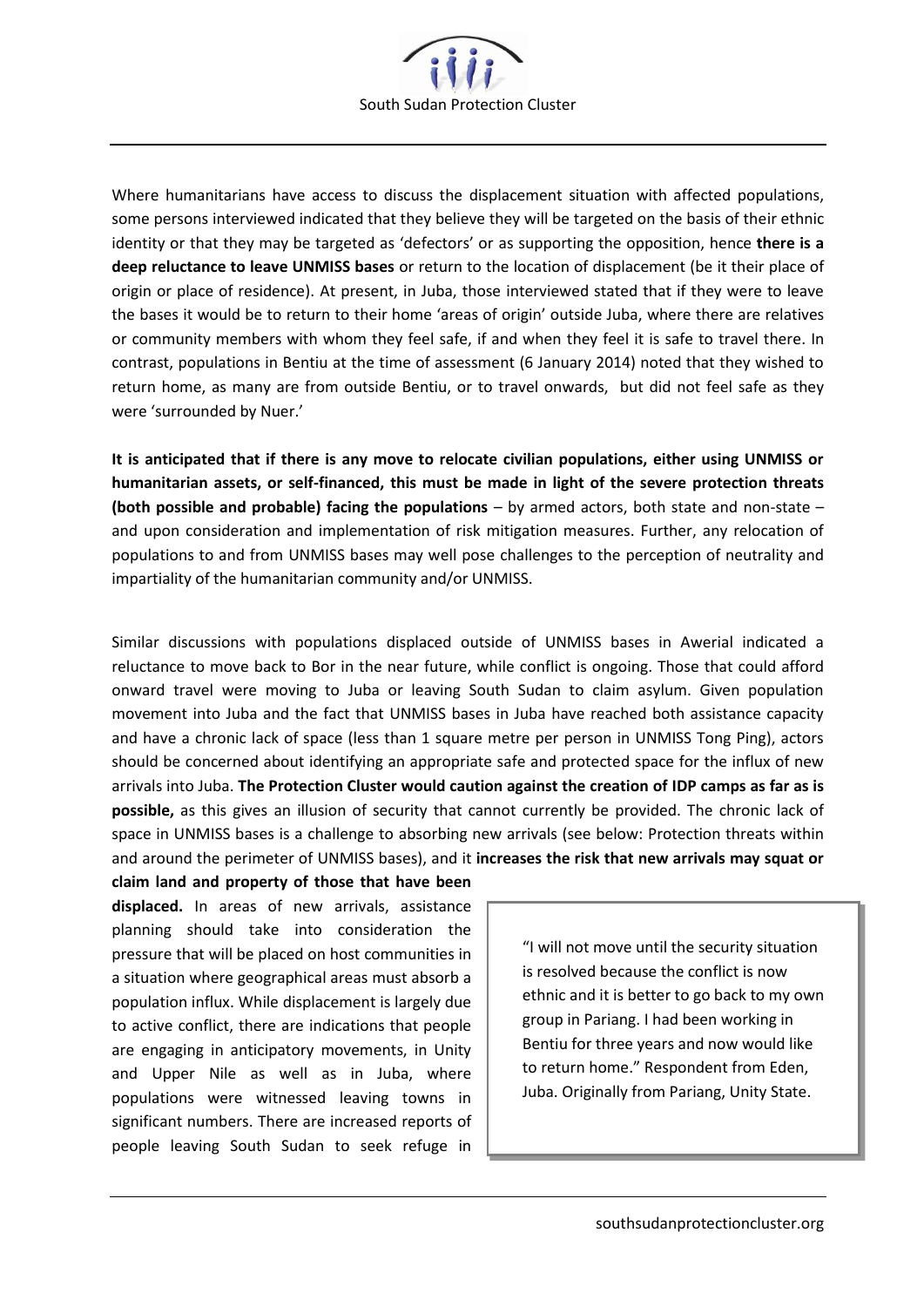

neighbouring countries. At the time of writing over 80,000 people have sought refuge in neighbouring countries.



**Ultimately the most significant question is on the conditions conducive to enabling the civilian population to return or move to a location of their choosing that they deem safe.** More appropriate profiling of the populations will be required to explore triggers and enablers for return. At present, people are not leaving Protection of Civilians (PoC) $\dot{x}$  areas in and around UNMISS bases in any significant numbers. The voluntariness of return must be a central view in understanding displacement and return, as there is potential for populations to feel under political or other pressures to return before they feel safe to do so. Already government officials have been calling on populations to leave the UNMISS bases, as an indication of the return to 'calm.' This is an early indication of the type of political pressure that may be directed towards populations to return to areas of displacement.

As the conflict either continues or one party gains some of form stable control over a geographical area, there is a risk of secondary occupation of land left by people fleeing conflict. This needs to be considered in particular in the context of conflict sensitive interventions and post conflict assistance activities.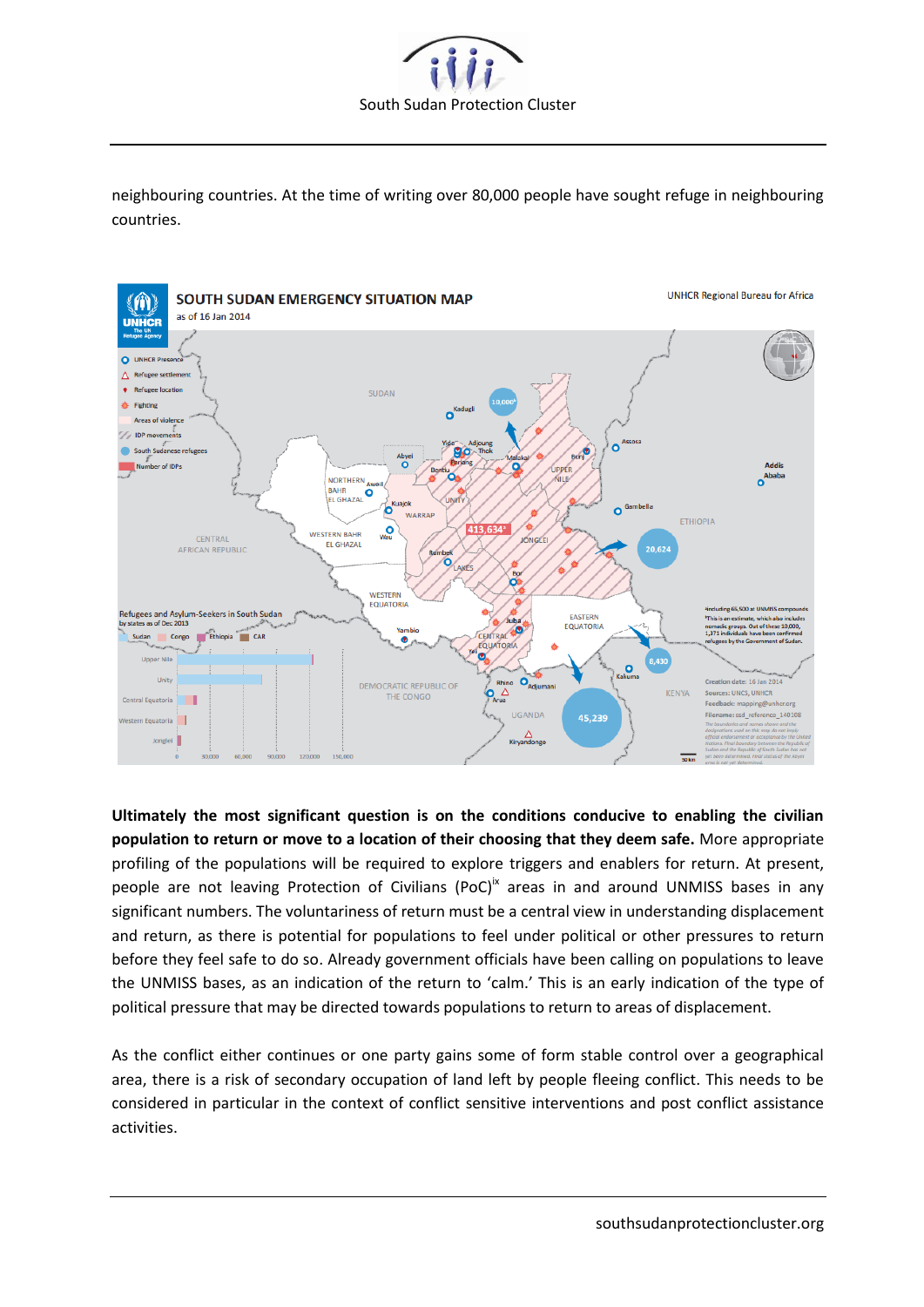

As noted above, the issue of persons wishing to return to their 'states of origin' means **there is the significant potential that South Sudan may experience a significant reconfiguration of the population along ethnic/regional boundaries,** and humanitarians and other actors must be alert to this within their operations. Any discussion on humanitarian corridors or other means of facilitating large movements of populations should be engaged with cautiously, and not pre-empt efforts to create realistic community security throughout South Sudan.

### Recommendations

- 1) Political actors should negotiate increased access to land to accommodate new arrivals into UNMISS bases. This is an activity of the utmost urgency. Outside UNMISS bases, the Protection Cluster cautions against encampment as a practice;
- 2) Support coherent collective profiling exercises which seek to better understand causes of displacement, as well as actions that will enable safe return, to inform programmatic response;
- 3) Assistance planning should take into consideration the pressure that will be placed on host communities in a situation where geographical areas must absorb a population influx;
- 4) Political engagement with all parties to ensure that the conditions for safe return are in place should people choose to move back their homes and rebuild lives and livelihoods.

### **Protection threats within, and around the perimeter of, UNMISS bases**

The most significant threat being faced by populations within UNMISS bases, and around the immediate perimeter area, is active conflict directed at or near UNMISS bases because they are hosting civilians, e.g. Akobo and Bor, or potential collateral damage and damage due to conflict cross fire, e.g. Bentiu and Malakal. As a result of these threats thus far civilians, humanitarian workers and UN peacekeepers have lost their lives. **With populations contained within bases, the potential risk of casualties due to cross-fire and/or direct attack, or panic driven crowd control issues, is very high**

There have been very concerning reports, including eye witness accounts, of abductions of men by armed actors and affiliated in the immediate area outside of the Protection of Civilians area at UNMISS Westgate in Juba, and of abductions of men from within the PoC area in UNMISS Bor compound, where they were reportedly killed outside of the PoC area. The Humanitarian Coordinator noted: 'When I ended up moving to the airport [Sunday] evening, we saw some of the most horrible things that one can imagine ... People who were being lined up and executed in a summary fashion. This is done by people who are simply out of control.<sup>'x</sup> There have been reports of SPLA shooting at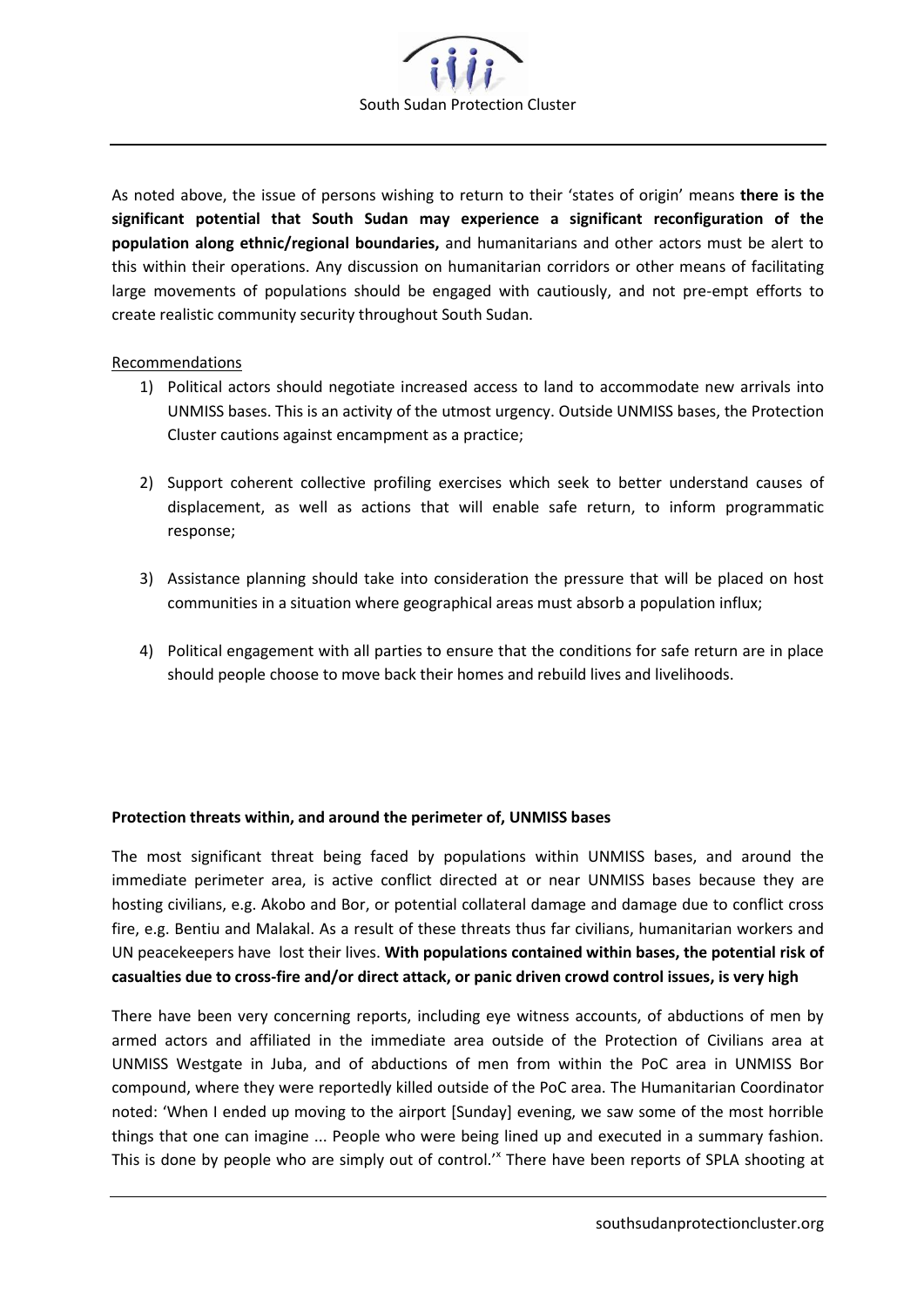

civilians into the bases at night. Additionally, there have been allegations of women being raped in perimeter areas outside of the PoC area in Juba. UNMISS have taken measures to fortify both locations. It is encouraging that **these fortification measures are now being combined with other relevant deterrence activities, such as patrolling inside and around UNMISS bases.**

There is a perception that in some UNMISS bases armed actors have 'infiltrated' the PoC areas , and are observing who is in there. There is a large sense of fear in terms of security within the bases and concerted **rumours of armed actors entering the UNMISS bases to identify and arrest individuals . Rumours and reports of 'death lists' and 'assassination lists' have heightened anxiety of displaced populations.** This is an issue that will need to be taken into critical consideration by operational actors attempting to provide assistance within bases – in terms of community trust with relevant authorities (formal and informal). The recent rejection of Ministry of Health staff to conduct a vaccinations campaign within the population of over 17,000 IDPs in UNMISS Tong Ping is a profound reflection of the distrust of authorities, and anxiety of the base population. Operational actors will need to have this at the forefront when hiring and deploying staff, engaging in cooperative assistance with relevant authorities and qualified staff and when sharing information on humanitarian activities.

The carrying of arms within PoC areas is increasingly being reported in UNMISS bases, with 'stop and search' and 'weapons sweeps' being conducted. UNMISS and UNPOL have reported confiscating arms at entrances to the bases. Recruitment of adults and forcible recruitment of children is a growing concern within and outside of UNMISS bases. **The combination of arms, recruitment and mobilisation is a concern for the escalation and prolongation of conflict outside of the bases, but also for triggering conflicts within bases**. At present, given the nature of agreements with Government of South Sudan on how to demobilize and disarm children associated with armed forces and groups (CAAFG), it will be challenging to address DDR activities without changing the framework of engagement on this.

Teams in sites note the very high number of youth in UNMISS bases, which is irregular in comparison to other displacement sites in South Sudan. This both points to the perception of insecurity outside the bases, but also the challenges in maintaining community cohesion in the PoC areas, since protection monitoring within bases has noted an increase in unruly youth and alcohol/drug abuse. It will be critical that community based programming is engaged within the PoC areas of UNMISS bases to address tensions and early warning where possible. Similarly, the UNPOL patrolling of UNMISS Tong Ping should be up-scaled and continued in all other locations.<sup>xi</sup> Sexual and gender based violence is a growing concern in over-crowded base populations, that expose individuals and communities to risk.

Child protection concerns are acute within the PoC areas of UNMISS bases. **Family separation is a common feature of displacement in South Sudan due to rapid/un-planned flight or as survival mechanism in itself.** Child Protection actors in UNMISS bases in Juba have noticed that displacement patterns have included families coming in waves, i.e not as a complete family unit – leaving behind either acutely vulnerable family members, such as the elderly or the disabled, or young men staying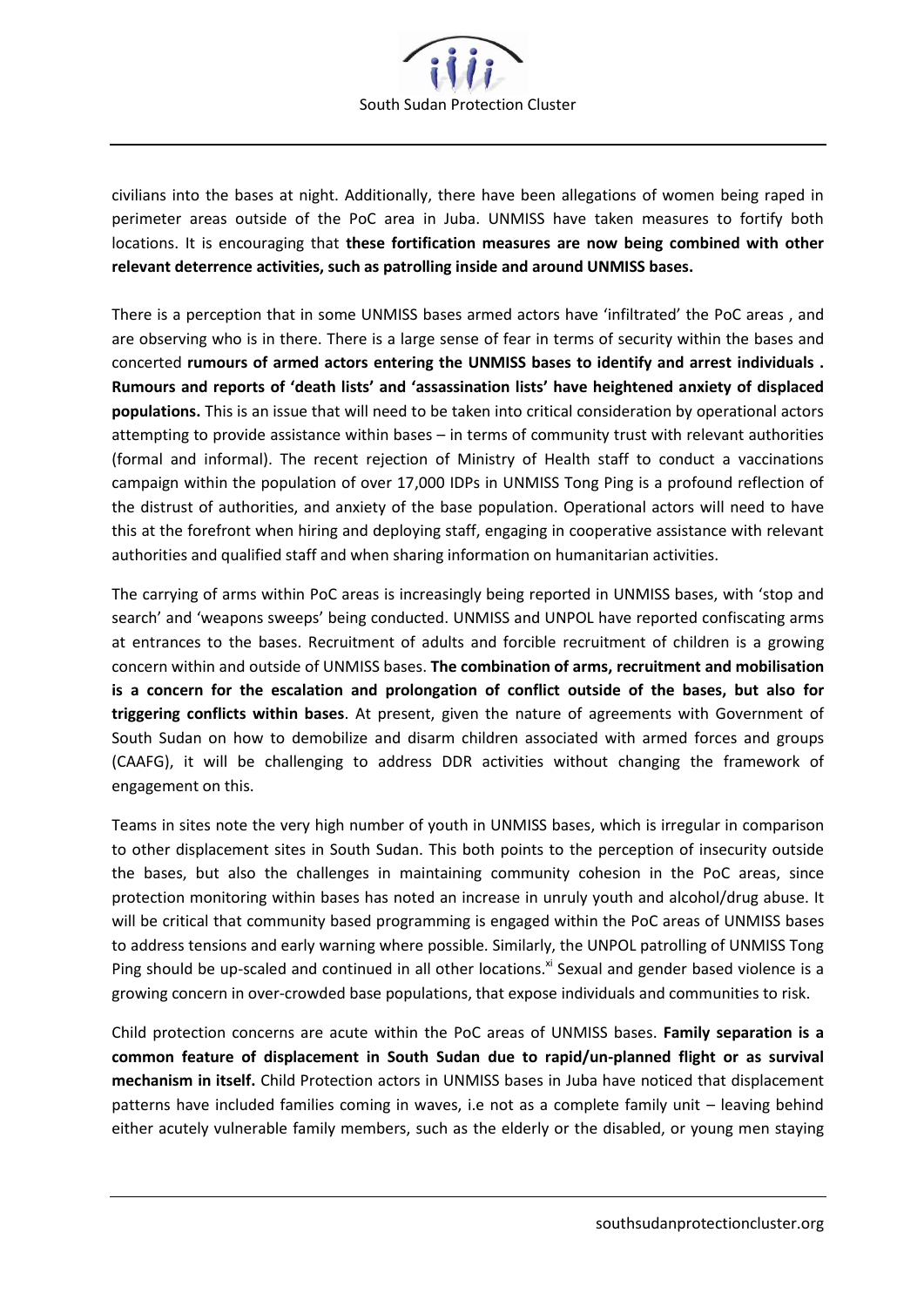

back to protect property. Family tracing and reunification activities have identified families who were separated during displacement.

As populations inside the bases swell, child protection actors are noticing an increase in families being separated within the base itself, e.g. when mothers go to collect water or at distribution points. This is and will continue to cause challenges for humanitarian actors providing assistance at distribution points, given the inability to engage in mass registration of populations and identifying unaccompanied and vulnerable minors. The lack of physical space within bases makes it difficult for child protection actors to create child friendly spaces and undertake other activities such as emergency education that would promote the safety and wellbeing of children and youth.

Within the bases, there continue to be mixed population groups, including Dinka, Nuer and Murle (as well as foreign nationals and refugees) in the UNMISS bases. Maintaining community cohesion will be a challenge. **Tensions arising from frustrations and any potential new influx of populations will need to be addressed carefully** to reduce potential conflict and risks to individuals/community groups.

The lack of space inside the bases has already resulted in tensions and violence, in which some young children were also stabbed when fights broke out over lack of space. The population in UNMISS Tong Ping are reportedly living in a space of less than 1 square metre per person. Humanitarians, with UNMISS, are looking into measures to relieve the population size in UNMISS Tong Ping by relocating populations and extending the PoC area in UNMISS UN House. These efforts are considerable but all actors involved recognise that this is only a very temporary solution, with **UN bases reaching capacity across the country and humanitarians only able to provide assistance well below the internationally accepted minimum standards.** As this conflict endures, engagement with all appropriate actors to release land will be essential, as well as UNMISS extending its PoC mandate to encompass extended or new sites, as civilians are unlikely to move to any location they consider being less secured.

### Recommendations

- 1) As with above, negotiation on land for growing base population is an issue of utmost urgency;
- 2) UNMISS/UNPOL continue and expand patrolling efforts within and around the perimeter fence of bases and within PoC areas. This should be as far as possible, on foot and with a coherent community engagement strategy. Recently deployed Formed Police Units should be prioritized for this task as well;
- 3) Continue to support Protection actors who are engaged in protection monitoring, community based programming and service provision, to strengthen protection assistance and promote early warning systems.

## **Protection threats outside of UNMISS bases.**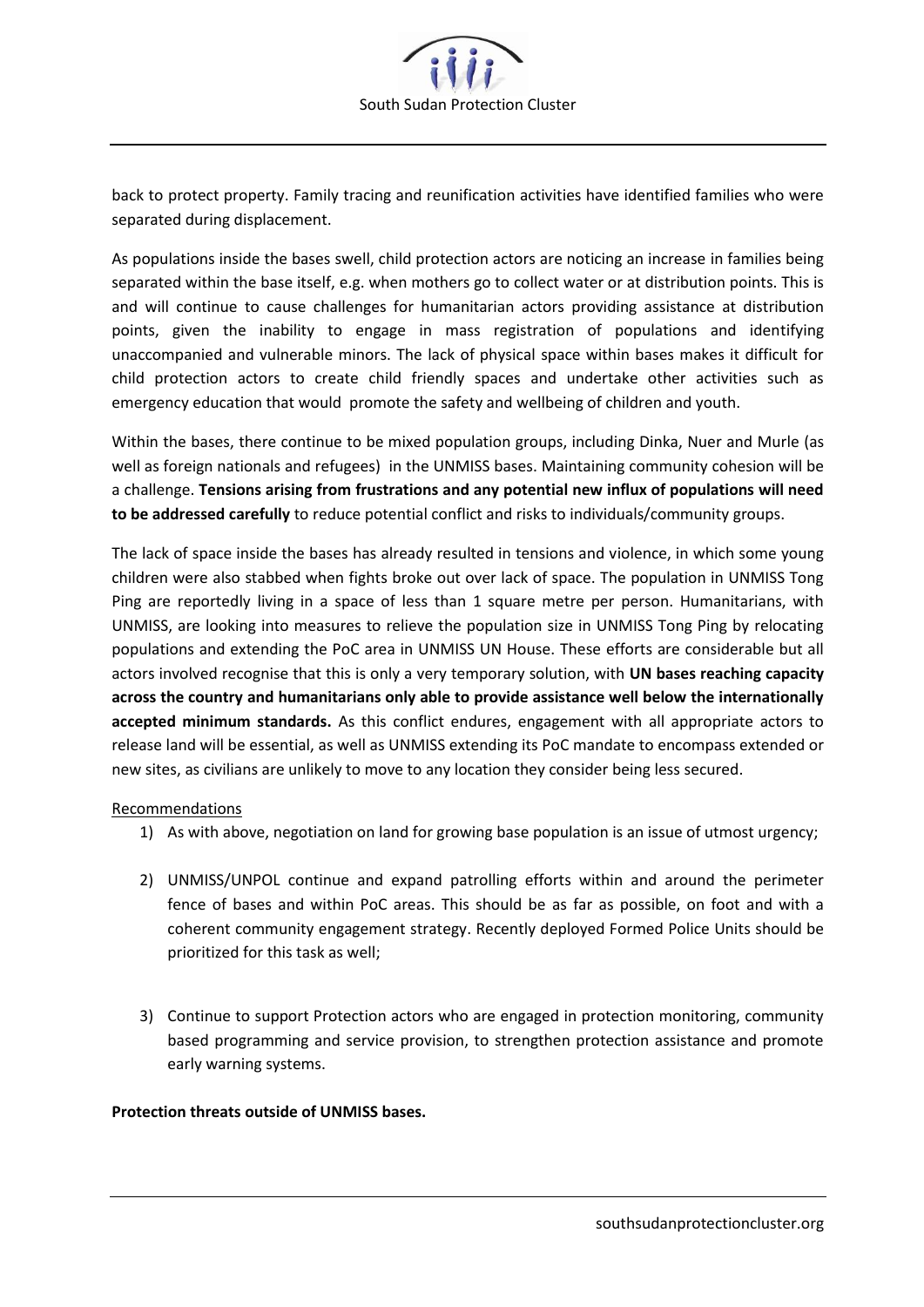

The chronic WASH, shelter and health needs among the population affected by the conflict constitute a revealing statement in itself. The commendable efforts by agencies in the provision of these services aside, **the willingness of populations to live in overcrowded areas where only the most basic services are available demonstrates their perception and fear of what lies outside UNMISS bases or upon return**. Many state that that they are worried about what will happen to them if they leave the bases or return home. Potential hate speech and enduring conflict escalate the risks of conflict both within and outside of UNMISS bases.

In addition to formal armed groups, including elements of the SPLA and opposing forces, armed youth movements will bring an additional challenge in the conflict. **Recruitment (including forcible) and mobilisation of children and adults into both formal armed groups and youth militia is an issue of significant concern.** Additionally, witness accounts of 'gun drops' (i.e. arming) and large scale collection of uniforms, planning discussions on potential attacks and shifting military and political alliances do not suggest de-escalation in conflict.

Threats associated with pre-emptive displacement, including looting of property, armed conflict/banditry on exit routes, etc., will continue to be a concern, particularly if populations travel in large groups, as well as potential risk of attack. Protection teams have been receiving reports of barges and other convoys being attacked. Freedom of movement has already been a recorded challenge for people, with reports of checkpoint areas in Juba; prohibition of travel for residents out of Jonglei and Unity states; and persons pulled from queues at airports and, in cases, killed.

There are growing pockets of displaced people within urban areas, e.g. in Juba, as they do not feel it is safe to proceed to UNMISS due to a range of factors, including insecurity of getting from point A to point B, and/or strong belief it is unsafe for people of certain ethnic groups to move to a base that is comprised of other ethnicities, due to perceived or actual threats.

Longer term insecurity can be fuelled by increase in the price of/or lack of oil, fuel, and food. Previous incidents, such as conflict in Pibor County, have revealed that the payment of armed groups should be observed as a potential trigger for insecurity – including looting and further displacement, as well as destruction of civilian property.

# **UNMISS and Chapter VII mandate in South Sudan**

Given the population numbers that have moved to UNMISS bases and the extreme challenges of the Mission to meet the humanitarian needs of the affected population, humanitarian actors are now providing assistance within the bases, including WASH, non-food Items and shelter, health services and food, as well as general protection, GBV and child protection support. While humanitarians are engaged in assistance activities, **it must be clearly remembered that these areas are and remain military bases, with UNMISS having ultimate responsibility for the Protection of Civilians there**  within. While it may be simpler to refer to these areas as 'camps,' given the protective presence provided, these are Protection of Civilian areas within bases.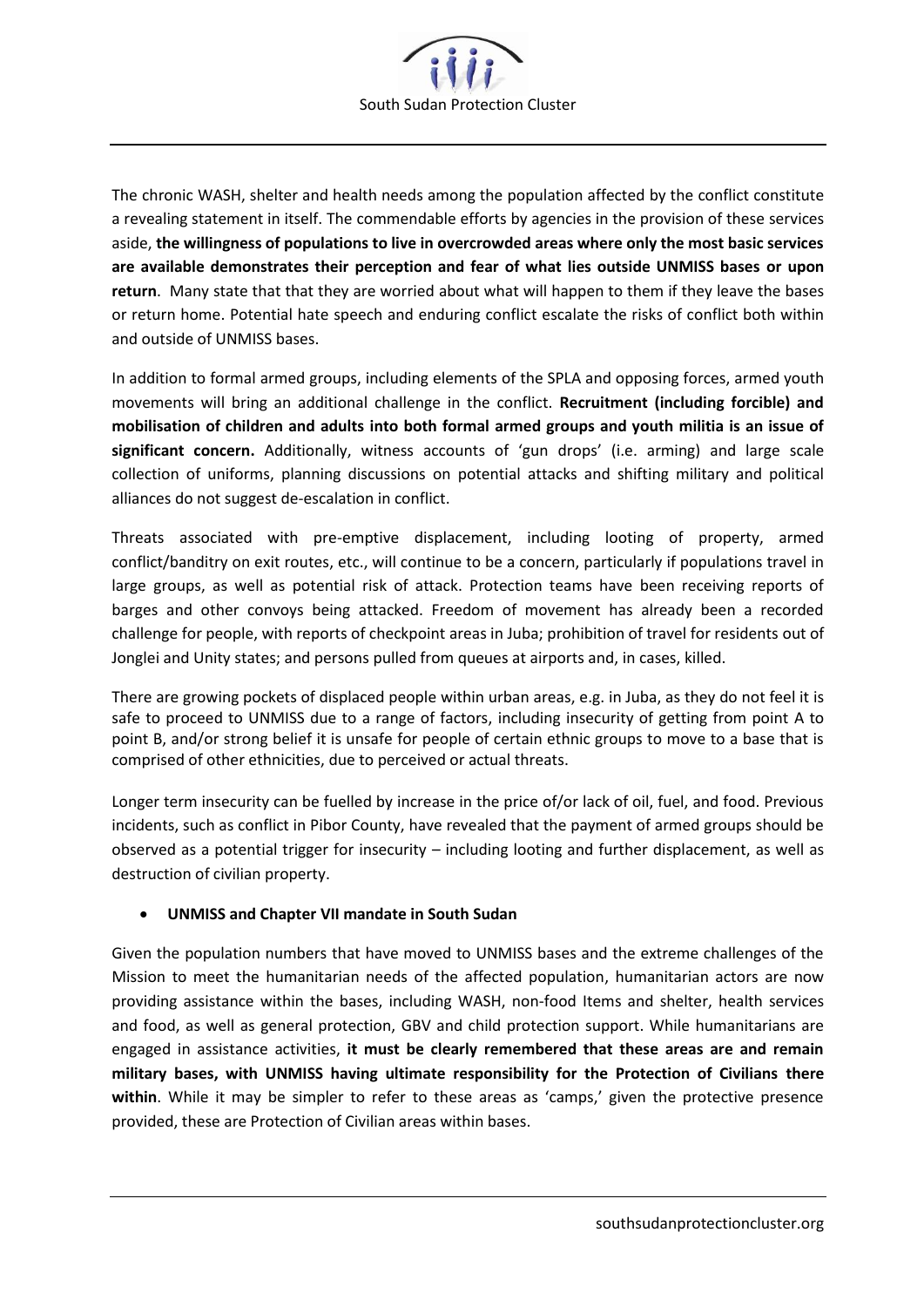

Though UNMISS has opened up its bases to enable civilians under threat of violence to take shelter in these sites, and has attempted patrolling in Juba and Malakal, it faces challenges in exercising its Chapter VII mandate. It is important to recall that in July 2013, the mandate language was changed to reflect the diversity of sources of threats of violence, and to enable UNMISS to act irrespective of the source. Yet, UNMISS is required to seek assurances and permission from the Government of South Sudan to conduct activities, including the deployment of troops. This continued need to seek authorization for movements from a party to the conflict introduces a restriction and a challenge for patrolling and other Protection of Civilians activities, and therefore has significant implications in terms of the ability of UNMISS to exercise its PoC mandate in a neutral and impartial manner. The night patrols in Juba town are a clear example where UNMISS have attempted to take protective/deterrent measures but requests to travel around Juba were denied by government authorities, and/or are accompanied by SPLA liaison officers. These officers, regardless of their titles, are perceived by the civilian population to be a direct threat to their well-being in certain areas. UNMISS neutrality in such a situation may be readily questioned by the civilian population, as well as by potentially any opposition group that is unable or unwilling to distinguish between roles and responsibilities within the SPLA.

Furthermore, in Juba, there are allegations of ongoing killing of civilians at night, displacement of populations and allegations that bodies are being moved at night. This has created challenges for UNMISS to be able to leave the perimeters of the bases, where there have been reports of armed actors, including elements of the SPLA, firing into PoC areas, and of abductions/rapes in the immediate vicinity of the bases.

Information sharing protocols, specifically with parties to the conflict, continue to be a concern for humanitarian Protection actors. The sharing of information on issues such as who is within UNMISS bases, specific incidences and allegations, and population movements, for example, with a party to the conflict places significant risk to civilian populations. Additionally, UNMISS will have to ensure that decisions by UNMISS are independent of analysis and prioritisation of parties to the conflict, to allow a neutral engagement.

The use of force protection in enabling humanitarian assistance will have to be considered with caution. Incidences in Bor and Malakal where humanitarians had to negotiate their own access with armed elements point to the ability and/or willingness of UNMISS to engage in force protection activities. This poses increased challenges for humanitarian actors once force multipliers are deployed. Humanitarians must ensure a clear distinction of humanitarian assets, including air and freight assets, from those of UNMISS.

**.** 

<sup>&</sup>lt;sup>i</sup> The opposition forces currently comprise of: SPLA defections under key commanders, non-state armed actors such as the SSDA and SSLA, formalized armed youth groups or armed militias e.g. White Army and possibly other